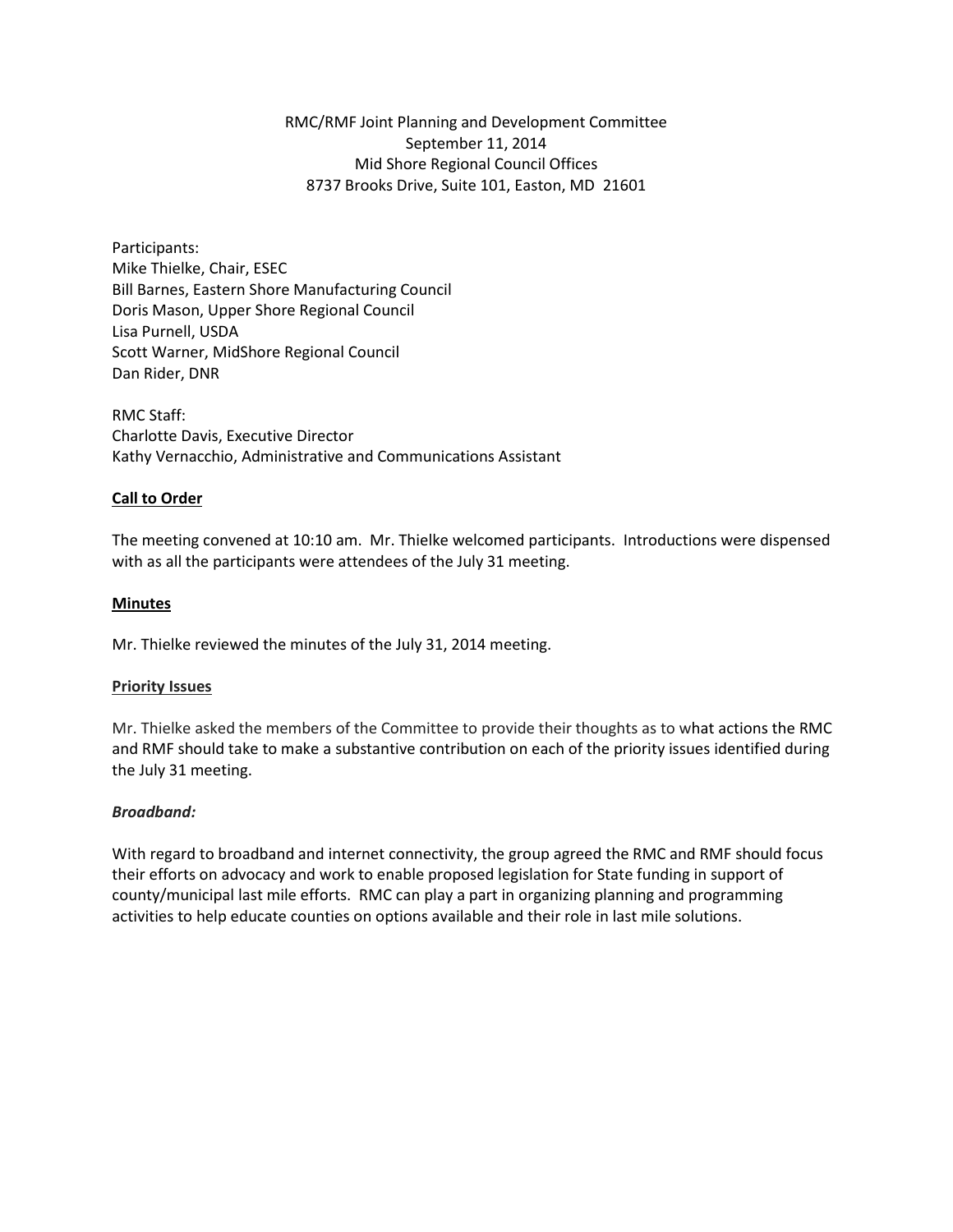# *Agriculture:*

Mr. Thielke asked for further comment on the topic of Agriculture, developed as a priority item in the last meeting.

Ms. Mason suggested the RMC and RMF could reach out to the agricultural community through collaborative efforts to promote programs to create and provide assistance to new farmers.

Ms. Purnell suggested we pursue USDA programs to lead in conservation assistance.

Mr. Rider suggested the USDA Regional Conservation Partnership Program is a great opportunity for RMC to explore as end user organizations may not have the capacity to apply themselves or administer the funds; however, the RMC could act as the access point and administrator.

## *Youth*

Ms. Mason updated the group on the status of the Youth Assessment Study in progress on the Upper Shore. The Center for Rural Entrepreneurship hosted an introductory webinar to engage members of economic development, the Chamber of Commerce, local management board, and the school board to participate as youth champions for the study. The RMC and USRC are hoping some action steps result from this study; how to move forward in each of the counties to engage youth within the systems that already exist. To hear find out what they want to see in their community to either entice them to stay in the community or to come back after they receive their education.

It is the intent of the RMC to replicate this study in other areas of the State once this initial study is completed. Mr. Thielke suggested the collective priorities that each of the Regional Councils establish for their immediate areas would give direction for what the RMC should think about doing statewide.

Ms. Davis said there is interest to complete the next survey in Southern Maryland. She suggested we might design a grant proposal to get funding. For strategic planning purposes, the Upper Shore study would be the end of 2014, the beginning of 2015. The RMC would conduct studies in the other four regions during 2015-2016; funding to be determined – each survey costs approximately \$40,000.00.

Mr. Thielke suggested we limit youth activity to this project for the near future.

# *Energy*

Mr. Rider suggested the RMC should focus their efforts to championing biomass. There is a dearth of energy policy on thermal. There is a lot of education going on, but there is not a concerted effort as most individuals associated are volunteers doing outreach.

The RMC would do outreach to facility owners to educate them that wood thermal biomass is an option to consider. However, it is not feasible for every facility so a feasibility study is required. Candidates for this technology would be hospitals, schools, other large institutions. RMC would provide the engineering for these feasibility studies. MEA will be launching a very small program to fund these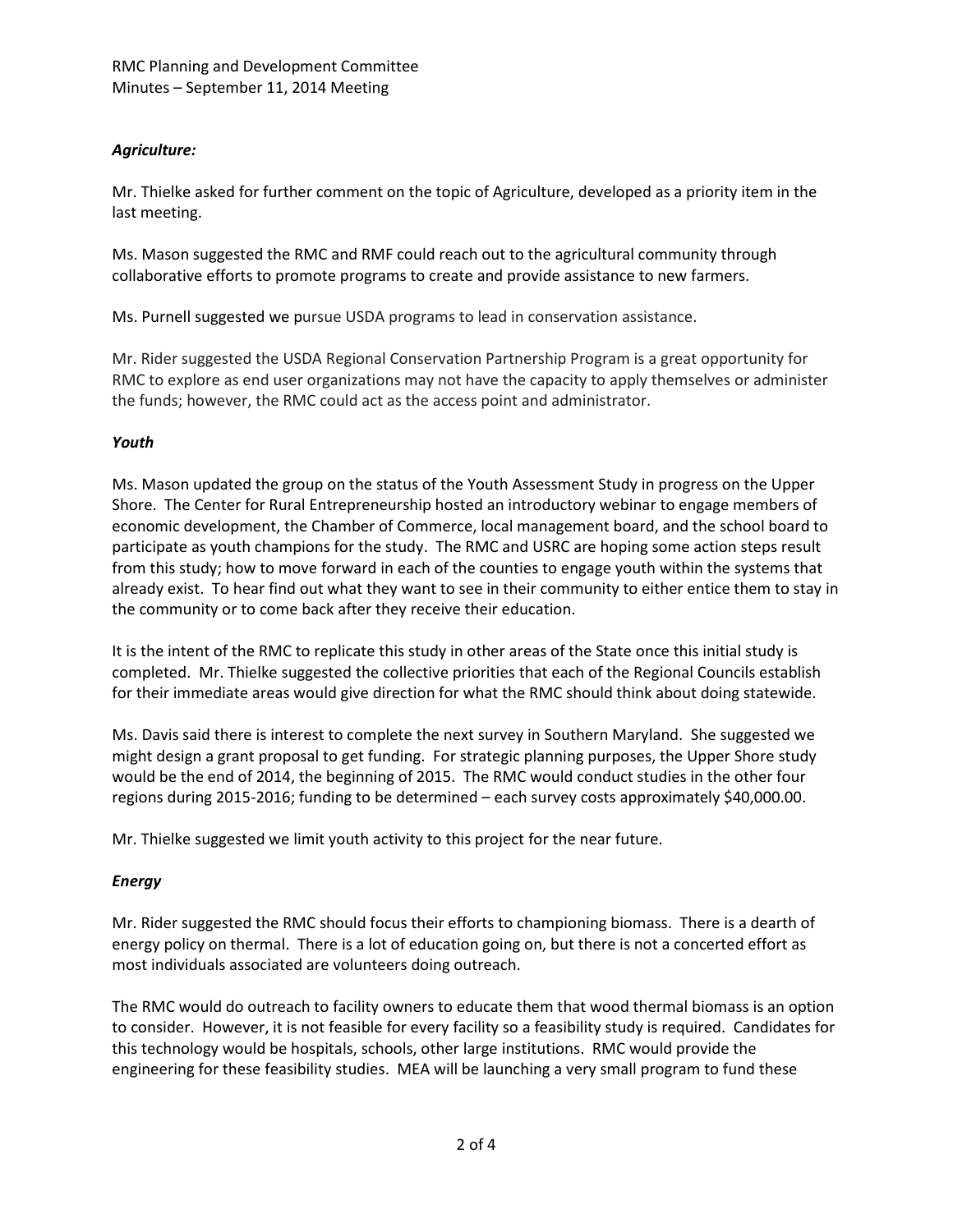studies. We could solicit funding and expand MEA's reach. We could target educational facilities that can double as learning labs for students.

Mr. Thielke summarized the discussion saying biomass and geothermal are our two focus areas. In focusing on biomass, we possibly could promote utilization in educational facilities in order to create learning labs and promote these energy alternatives.

## *Workforce/Economic Development*

Mr. Barnes suggests we investigate projects that assist manufacturing growth. There was discussion among the members. Ms. Mason asked us to think how the RMC can affect policy at the State level in terms of how the Department of Labor and Licensing Regulation utilizes its resources in rural areas.

Additional suggestions include ways to link students that are not going to college, maybe a systematic approach such as an app on a phone to target students and connect them with opportunties.

Mr. Rider suggested the Committee look at programs like WoodLinks, an industry education partnership based in Canada. WoodLinks allows students acquire the skills and knowledge that will prepare them for direct entry into the wood industry after graduation or for a smooth transition to post-secondary education and training programs. WOODLINKS<sup>®</sup> offers a solution to the ever-growing concern of skilled worker shortages and connects job-seekers with employers.

Mr. Barnes expanded on these comments suggesting we explore mobile labs that can efficiently provide soft/hard skills training throughout all rural areas for students not going on to college. Mr. Thielke suggested we possibly apply for a future EARN grant in order to outfit a bus or semi-truck that would rotate to Regional Councils periodically; we could just change the skill set focus.

Ms. Mason suggested we could also consider supporting business retention strategies. Many economic development teams at the county level do not have enough staff to visit businesses regularly.

## *Health*

Ms. Purnell suggested the RMC consider focusing on nutrition and obesity. The USDA's Summer Food Service Program (SFSP) has potential to provide nutritious food to low income communities in rural areas year-round (even though it is called a "summer program," the funds are applicable to programs all year around. If you have a site that has a minimum of 12 youth, for as little as four weeks, we could provide three healthy meals a day. We could partner with the Maryland Food Bank.

Other ideas considered: higher education and nutrition training, and reaching out to school systems to educate local communities.

## **Criteria used to evaluate projects or initiatives**

Mr. Thielke asked members to provide suggestions for criteria in evaluating RMC/RMF projects or initiatives. The following recommendations were made: